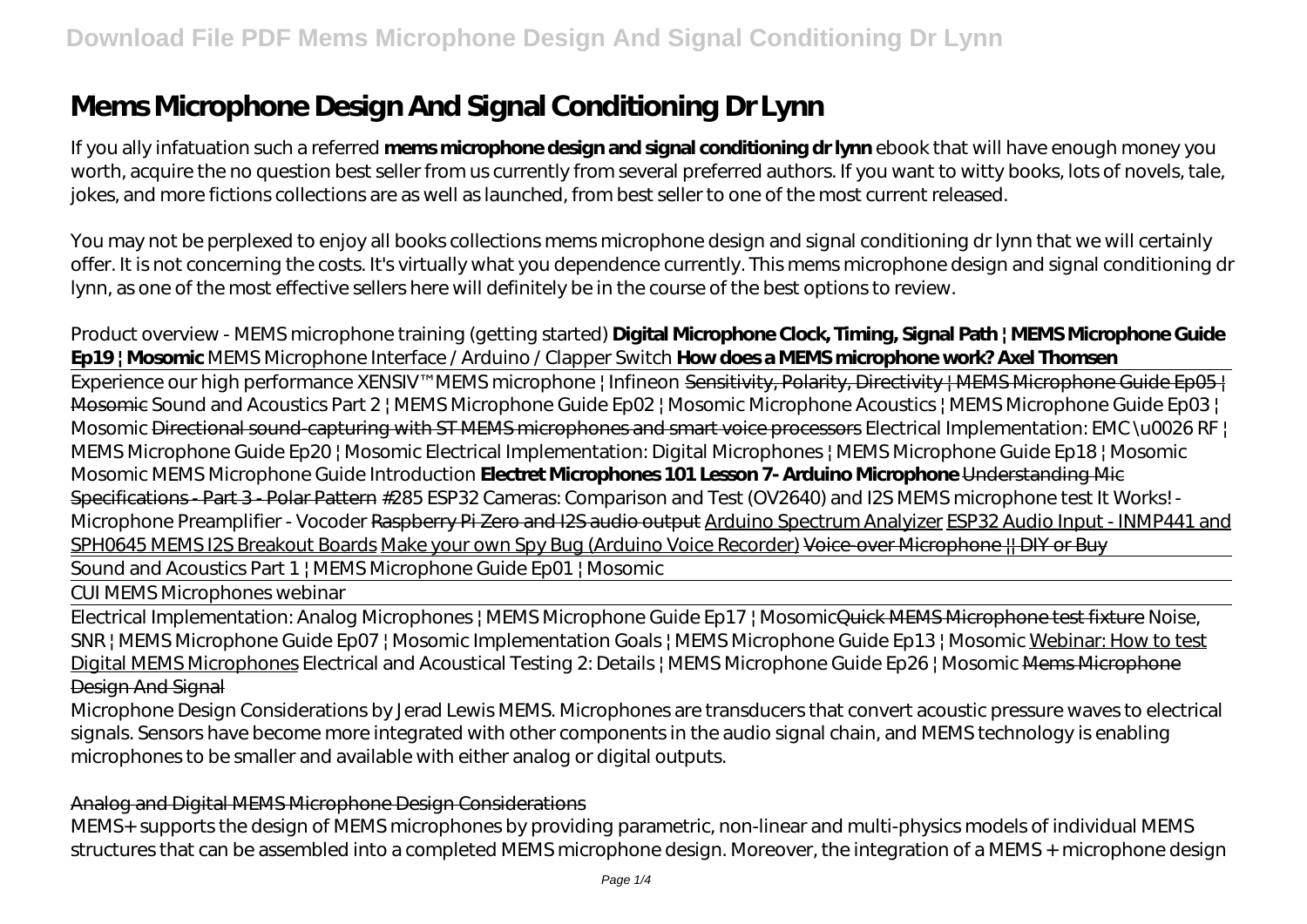into a Cadence Virtuoso ® circuit offers the unique possibility to simulate the MEMS Microphone and its ASIC using specific IC biasing conditions.

#### An Explanation of New MEMS Microphone Technology and Design

Analog and Digital MEMS Microphone Design Considerations . By Jerad Lewis . Microphones are transducers that convert acoustic pressure waves to electrical signals. Sensors have become more integrated with other components inthe audio signal chain, and MEMS technology is enabling microphones to be smaller and available with either

#### Analog and Digital MEMS Microphone Design Considerations

The design of the MEMS microphone is similar to the pressure sensor and the below figure shows the microphone internal structure. Let us consider the setup is at rest and in those conditions the capacitance between fixed plate and diaphragm is C1. If there is noise in the environment then the sound enters the device through an inlet.

#### What is MEMS- Various MEMS Devices and their Applications

Capacitive MEMS microphones are motion sensors composed of two parallel plates separated by an air gap and work on the principle of a mass-spring system where the moving membrane is acting as a spring, as shown in Figure 4, in which " " represents the supplying voltage, " " represents the displacement of the membrane, and represents the nominal capacitance between the back plate (fixed plate) and the membrane.

# Design Approaches of MEMS Microphones for Enhanced Performance

The signal-to-noise ratio (SNR) is the most important measure of microphone performance in most applications. The signal-to-noise ratio is the difference between a microphone's sensitivity and its noise floor and is expressed in dB. The SNR of current MEMS microphones ranges from about 56 dB to about 66 dB.

# Basic principles of MEMS microphones - EDN

Sensors have become more integrated with other components in the audio signal chain, and MEMS technology is enabling microphones to be smaller and available with either analog or digital outputs. Analog and digital microphone output signals obviously have different factors to consider in a design.

# Analog and digital MEMS microphone design considerations ...

A typical MEMS microphone design combines a MEMS sensor with an ASIC (Figure 3). The sensor delivers an electrical signal that is amplified in analog microphones or is processed for digital microphones by the analog-to-digital converter (ADC) within the ASIC.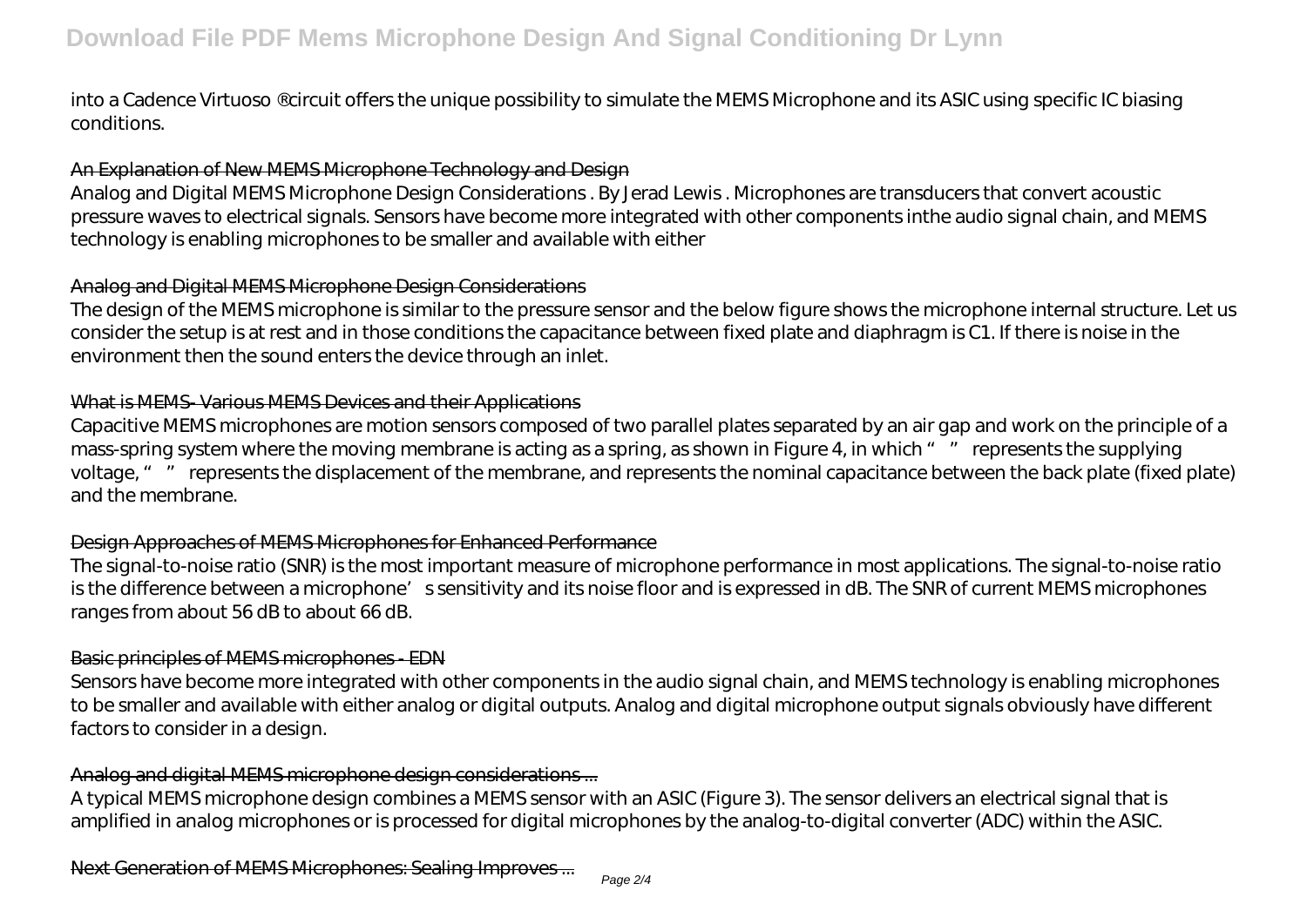# **Download File PDF Mems Microphone Design And Signal Conditioning Dr Lynn**

MEMS chips from 1.4mm down to 1.0mm side length are applied for mobile communication. Design aspects related with key performance parameters such as sensitivity, signal to noise ration and...

#### Design of a poly silicon MEMS microphone for high signal ...

Infineon's dual backplate MEMS technology is based on a miniaturized symmetrical microphone design, similar as utilized in studio condenser microphones, and results in high linearity of the output signal within a dynamic range of 105 dB.

#### MEMS Microphones - Infineon Technologies

The MEMS microphone. Figure 1 shows a typical MEMS microphone design. The changing air pressure due to sound waves makes the membrane flex, which therefore alters the distance between the membrane and the fixed, rigid back-plate. This changes the capacitance, giving us an electrical signal that tracks the sound levels.

# How Voice Codecs Are Adapting to MEMS Microphones

MEMS microphones are typically constructed by placing two semiconductor chips into a single package. The first semiconductor chip is a MEMS membrane which converts sound waves into an electrical signal, while the second chip is an amplifier that sometimes contains an analog-to-digital converter (ADC).

# Analog or Digital: How to Choose the Right MEMS Microphone ...

Typical MEMS microphone construction The MEMS diaphragm forms a capacitor and sound pressure waves cause movement of the diaphragm. MEMS microphones typically contain a second semiconductor die which functions as an audio preamplifier, converting the changing capacitance of the MEMS to an electrical signal.

# Comparing MEMS and Electret Condenser (ECM) Microphones ...

Read Book Mems Microphone Design And Signal Conditioning Dr Lynn challenging the brain to think better and faster can be undergone by some ways. Experiencing, listening to the additional experience, adventuring, studying, training, and more practical happenings may support you to improve.

# Mems Microphone Design And Signal Conditioning Dr Lynn

MEMS microphones are generally assembled by putting two semiconductor chips into a single package. The first chip consists of a MEMS membrane converting sound waves into an electrical signal, while the second is an amplifier that can contain an Analogue-to-Digital Converter (ADC).

# Comparing analogue and digital MEMS microphone interfaces

Microphone sensitivity is typically measured with a 1 kHz sine wave at a 94 dB sound pressure level (SPL), or 1 pascal (Pa) pressure. The